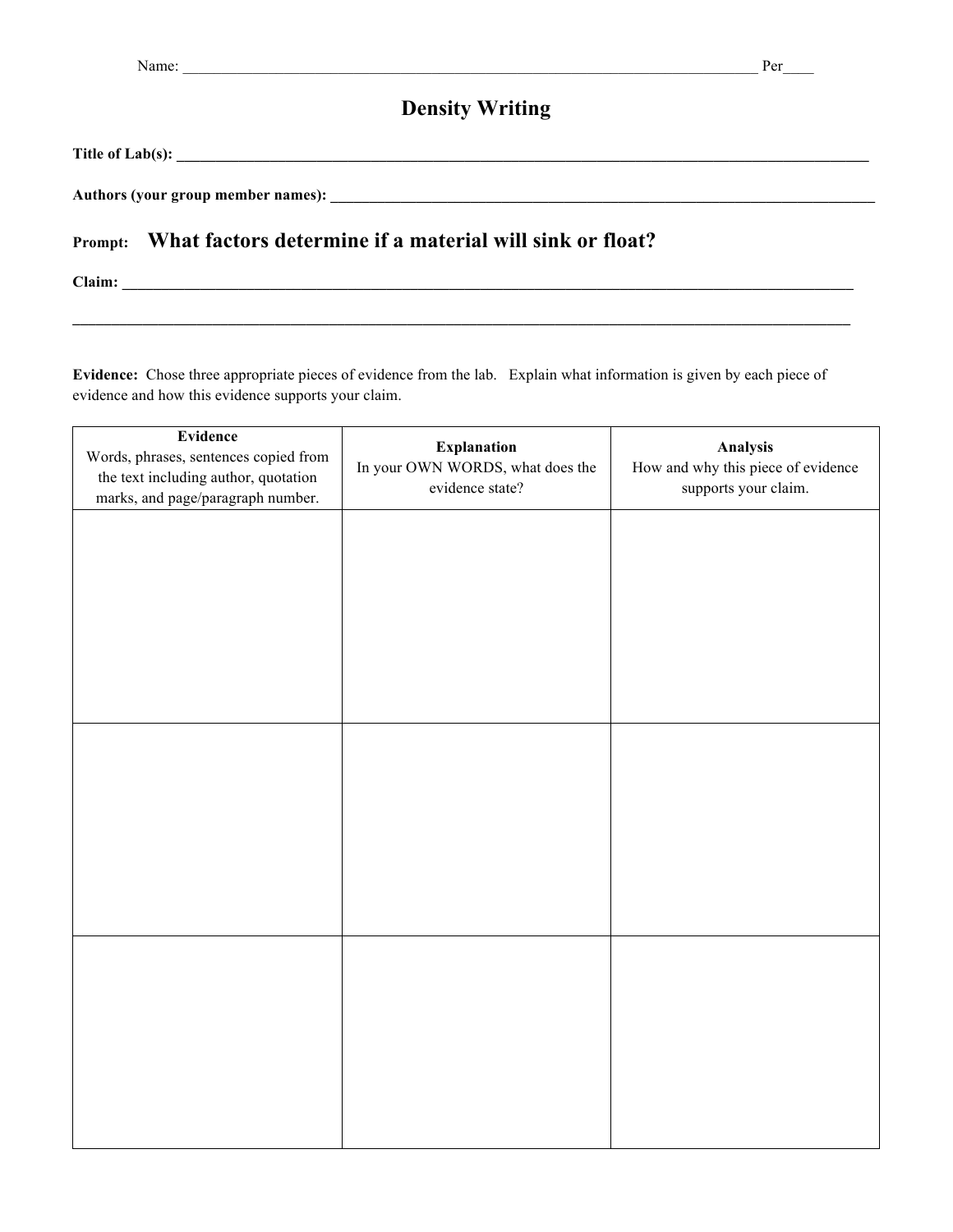| Name:                                                                                                                                 | Per     |  |
|---------------------------------------------------------------------------------------------------------------------------------------|---------|--|
| After studying density this unit and completing the lab, "When do materials sink?", address<br>the following question in a paragraph: | Name:   |  |
| What factors determine if a material will sink or float?                                                                              | Period: |  |
| Be sure to provide a claim, give and explain appropriate evidence, and make a concluding<br>statement to your argument.               |         |  |
|                                                                                                                                       |         |  |

Paragraph:

| Grading Rubric: |                |             |             |                                                                           |
|-----------------|----------------|-------------|-------------|---------------------------------------------------------------------------|
|                 |                |             |             |                                                                           |
|                 |                | 3 2 1 0     |             | States claim at the beginning of paragraph.                               |
|                 | $3\quad 2$     |             | 1 0         | Supports claim with relevant evidence.                                    |
|                 | $3 \quad 2$    | 1 0         |             | Explains evidence.                                                        |
|                 | $3 \quad 2$    | $1 \quad 0$ |             | Analyzes evidence.                                                        |
| 3               | $\overline{2}$ |             | $1 \quad 0$ | Cites evidence properly.                                                  |
|                 | $3\quad 2$     |             | $1 \quad 0$ | Provides a concluding statement that follows from the argument presented. |
|                 |                |             |             |                                                                           |
|                 |                |             |             | 0 Missing<br>2 Sufficient<br>3 Excellent<br>1 Approaching                 |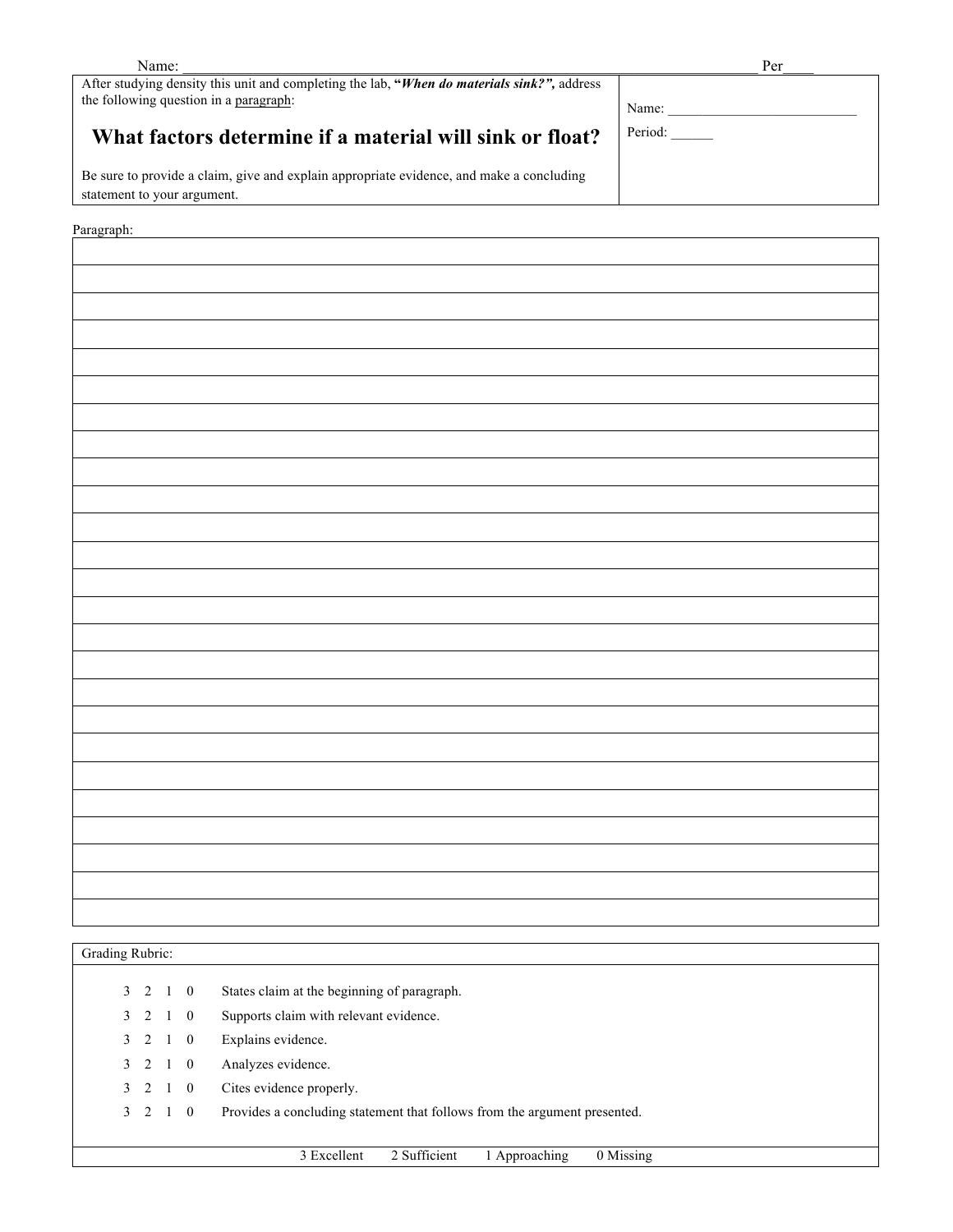# **Chapter 3—Student Reading**

If you hold a solid piece of lead or iron in your hand, it feels heavy for its size. If you hold the same size piece of balsa wood or plastic, it feels light for its size. The property of an object that causes this effect is called *density*. The density of an object depends on its mass and its volume. The mass is the amount of matter in the object. The volume is the amount of space that the object takes up in three dimensions.

All the objects around you take up a certain amount of space, no matter what shape they are. They all have length, width, and depth so they take up space in three dimensions.



These pictures show that every object has a volume that takes up 3-dimensional space. The volume of a wooden block, for instance is its length  $\times$  width  $\times$  height. For the block shown, the volume equals 5cm  $\times$  5cm  $\times$  4 cm = 100 cubic centimeters (cm $^3$ ).



A mathematical equation for density is: Density = mass/volume or  $D = m/v$ . If something has a large mass compared to its volume, it has a high density. This is like a set of weights which can be small but heavy.



*PHOTOS.COM*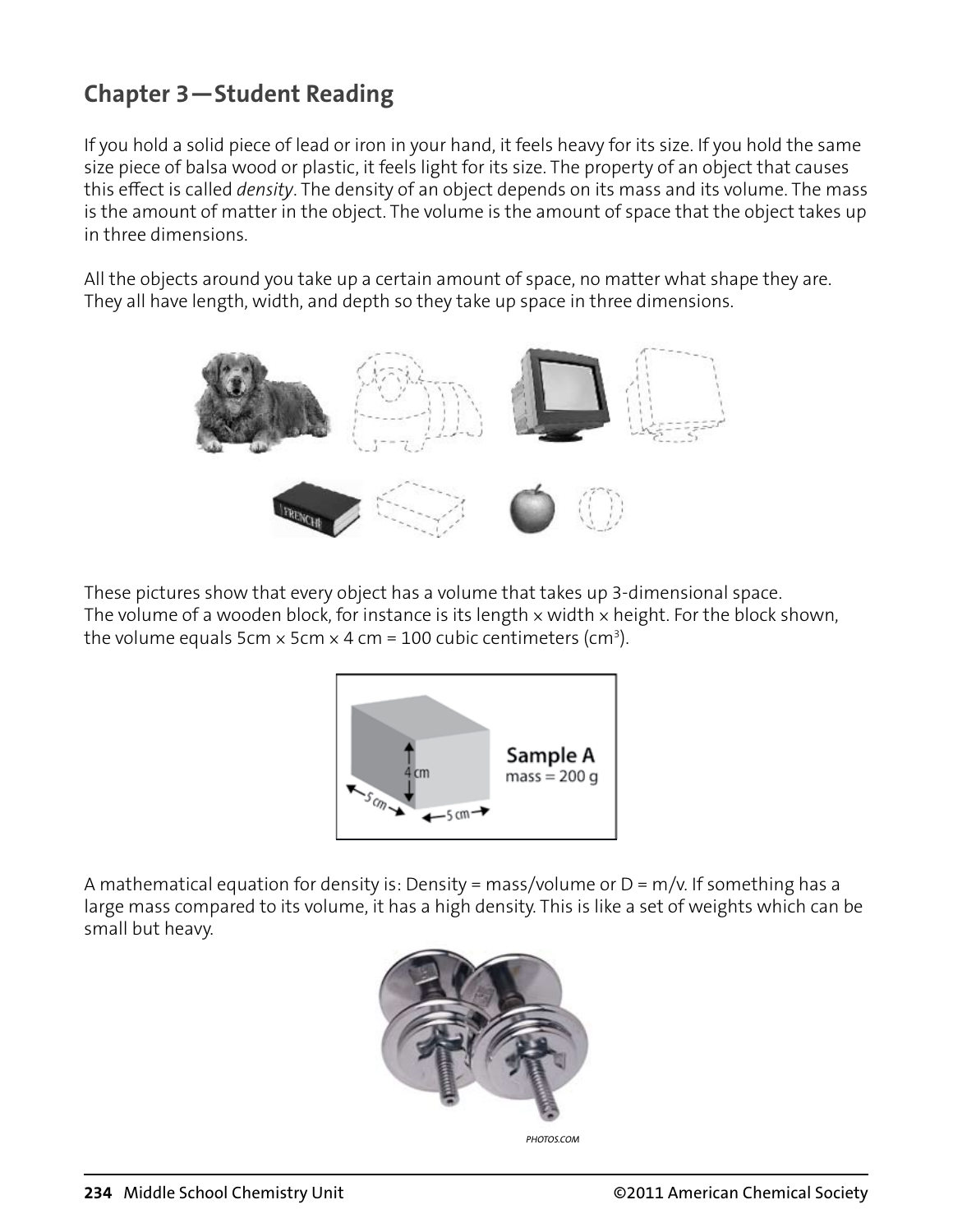But if an object has a small mass compared to its volume it has a lower density. This is like an apple or a piece of wood which can seem light for its size.



*PHOTOS.COM*

Different types of plastic, metal, wood, and other materials have different densities. The density of a material is based on the atoms or molecules the substance is made from. For example, a copper and an aluminum cube of the same volume feel very different when you hold them. The copper cube feels much heavier than the aluminum cube. If you put them on a balance, you see that the copper cube has more mass than the aluminum cube.

Since the cubes have the same volume and the copper has a greater mass, the copper cube is more dense than the aluminum cube. This is true since  $D = m/v$ . If the cubes have the same volume, the one with the greater mass must be more dense.



If you think about the atoms of the two metals, there can only be a couple of reasons why the copper is more dense than the aluminum:

- Copper atoms might have more mass than aluminum atoms.
- Copper atoms might be smaller than aluminum atoms so more can ft in the same volume.
- Copper atoms might be arranged differently than aluminum atoms so more can ft in the same volume.

Either one or any combination of these explanations could be the reason why the copper cube has more mass. It turns out that copper and aluminum atoms are arranged about the same way but copper atoms are smaller and have more mass than aluminum atoms.

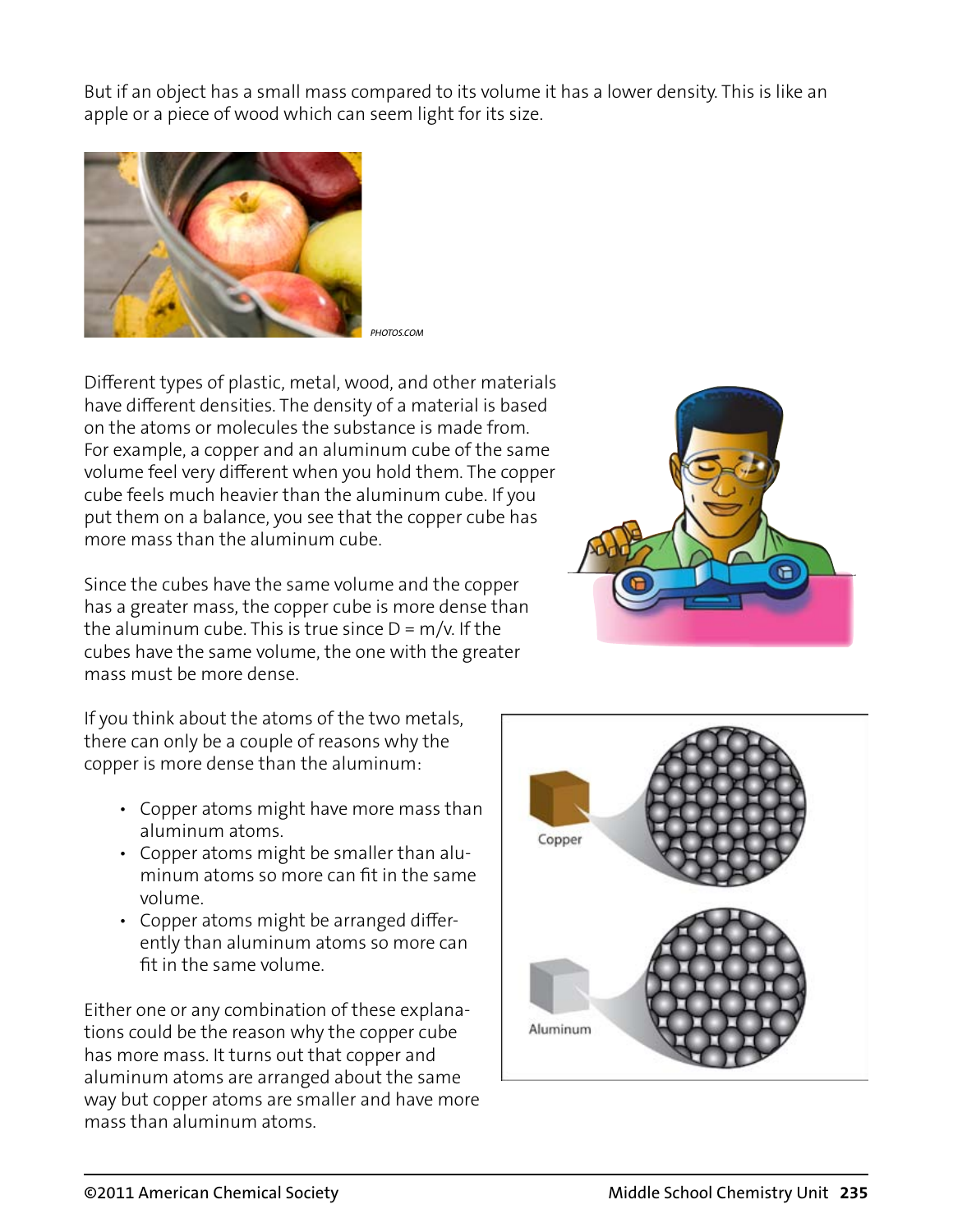Therefore more can ft into the same volume and each one has more mass. This makes copper more dense than aluminum.

A sample of a substance with a higher density will always have a greater mass than the same size sample of a substance with a lower density. For example, a sample of lead weighs more than the same size sample of wax.

A small sample of a substance with a high density may weigh as much or more than a larger sample of a substance with a lower density. For example, a small piece of iron may weigh as much or more than a larger piece of plastic.

#### *A closer look at mass and volume*

In order to fnd the density of a substance, you need to measure the mass and the volume of a sample of the substance.

#### *Mass is the amount of matter in an object.*

People are often confused between the meaning of "mass" and "weight". The meaning of mass and weight are different but they are related to each other. Let's say you have an object like a bowling ball. The bowling ball, like everything else, is made of a certain amount of matter. Let's call the amount of matter that makes up the bowling ball the *mass* of the bowling ball. You hook the bowling ball to a scale that shows that the amount of mass that makes up the bowling ball weighs 9 pounds.

Then you do something unusual: You fy the bowling ball and the scale to the moon and hook the bowling ball to the same scale again. The moon has less gravity than Earth so the bowling ball is not pulled down as hard as it was on Earth.

Let's say that on the moon, the scale shows that the mass that makes up the bowling ball weighs only 1.5 pounds. You know that the bowling ball itself didn't change. It is still made of the same amount of matter so it still has the same mass. The only thing that changed was the force of gravity pulling down on the bowling ball.

So mass is a measure of the amount of matter that makes up an object. Weight is a measure of the force of gravity on a certain mass.

So how can you measure the mass of an object by put-



*PHOTOS.COM*



*PHOTOS.COM*

ting it on a scale? Since gravity is pulling down on the object, why doesn't a scale always measure weight? That is a great question and the answer has to do with how the scale is made.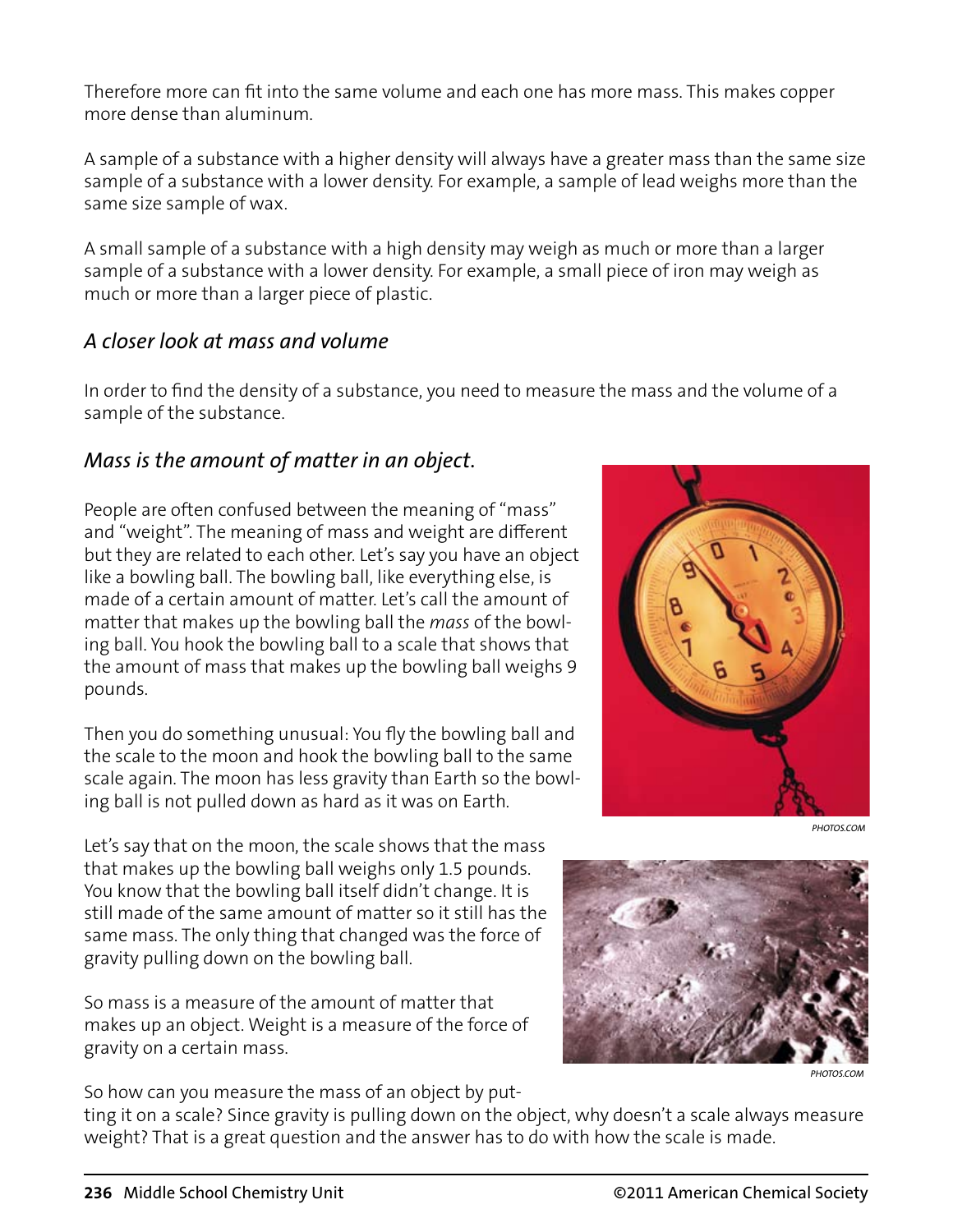When you put an object on a scale, of course the scale "feels" the effect of gravity but the scale is programmed or calibrated to do an internal calculation to factor out the effect of gravity and to display only the mass.

# *The density of copper is greater than the density of plastic or wood*

If you compared the density of a copper cube and a plastic cube of the same volume, the copper is more dense. This is because copper is made from small massive atoms that are packed closely together. This gives copper a fairly high density.

Plastics are made mostly of carbon and hydrogen which are not as massive for their size. They are connected together in long chains and not packed as tightly as the atoms in copper. This makes plastic less dense than copper.





Wood is made of carbon, hydrogen, and oxygen atoms. These are pretty similar in size and mass to the atoms in plastics. Wood is also made mostly of long molecules that are arranged and packed together to make the structure of the wood.

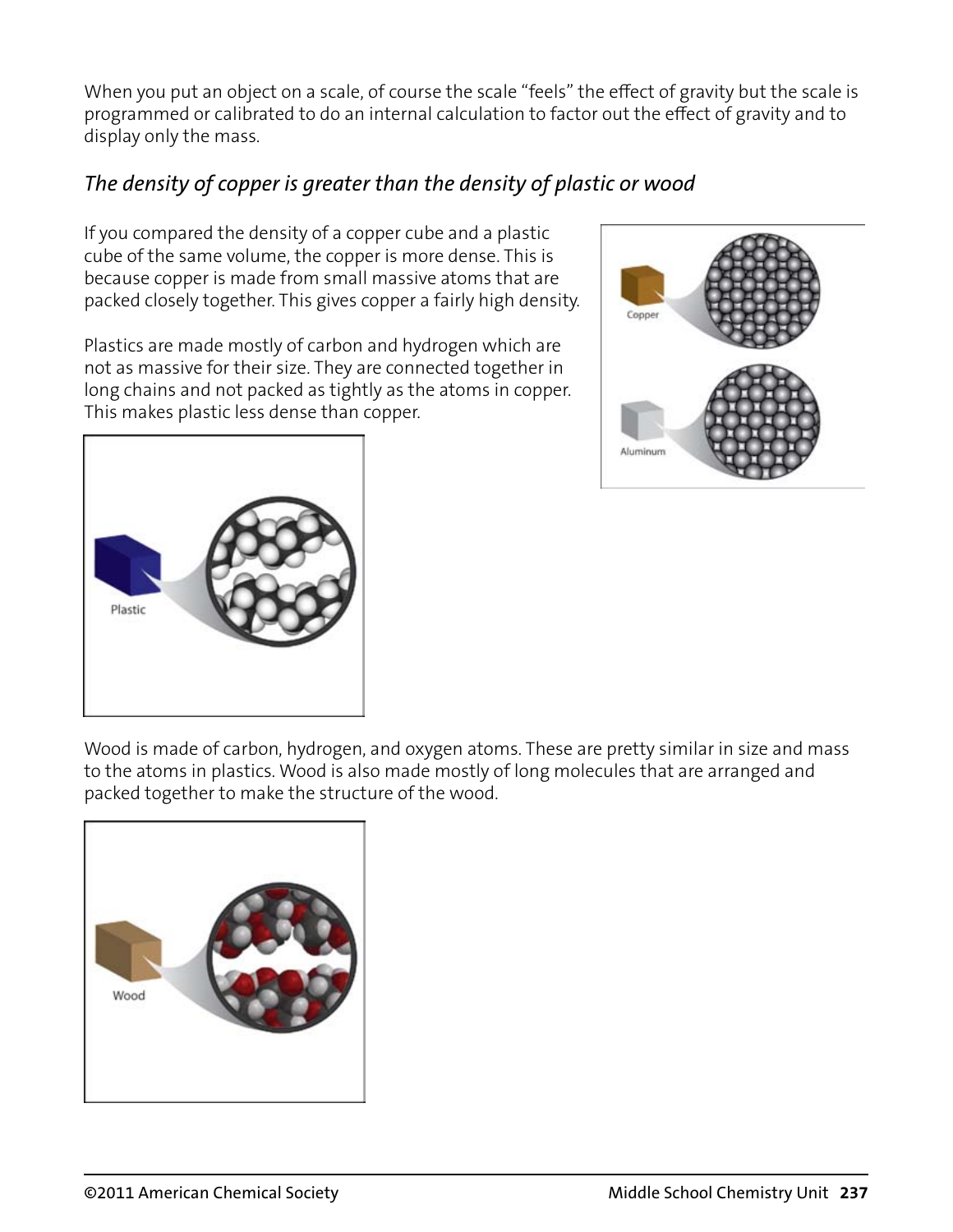Because of the size, mass, and arrangement of its molecules, the density of wood is more similar to plastic than to copper.

# *Finding volume using the water displacement method*

Sometimes fnding the volume of an object is not as easy as simply using a metric ruler to measure its length, width, and height. Another method is the water displacement method. There are two basic ways of doing the water displacement method to fnd volume.

Fill a graduated cylinder with water to a level that is high enough so that the object placed in the water will be submerged. Record the initial level of the water.

Carefully place an object in the water and let it sink to the bottom. If it doesn't sink, push it down gently with something thin like a pencil point so that it is just under the surface. The water level will rise. Record the fnal water level. Subtract the initial water level from the fnal water level to calculate the volume of water that was displaced by the object. The volume of water displaced by an object equals the volume of the object. In this case the fnal water level (72 mL) - initial water level (60 mL) = 12 mL. Since a milliliter is the same as a cubic centimeter (cm $^3$ ), the volume of the object is 12 cm $3$ .

# *Another water displacement method:*

Place a cup or beaker in a larger container. Fill the cup as full as possible until it is ready to overfow. Gently place an object in the water and let it sink to the bottom. If it doesn't sink, push it down gently with something thin like a pencil point so that the object is just under the surface.

Some water will fow out of the cup and into the outer container. This water was displaced by the object. Carefully pour this water into a graduated cylinder to measure its volume. The volume of the displaced water equals the volume of the object.



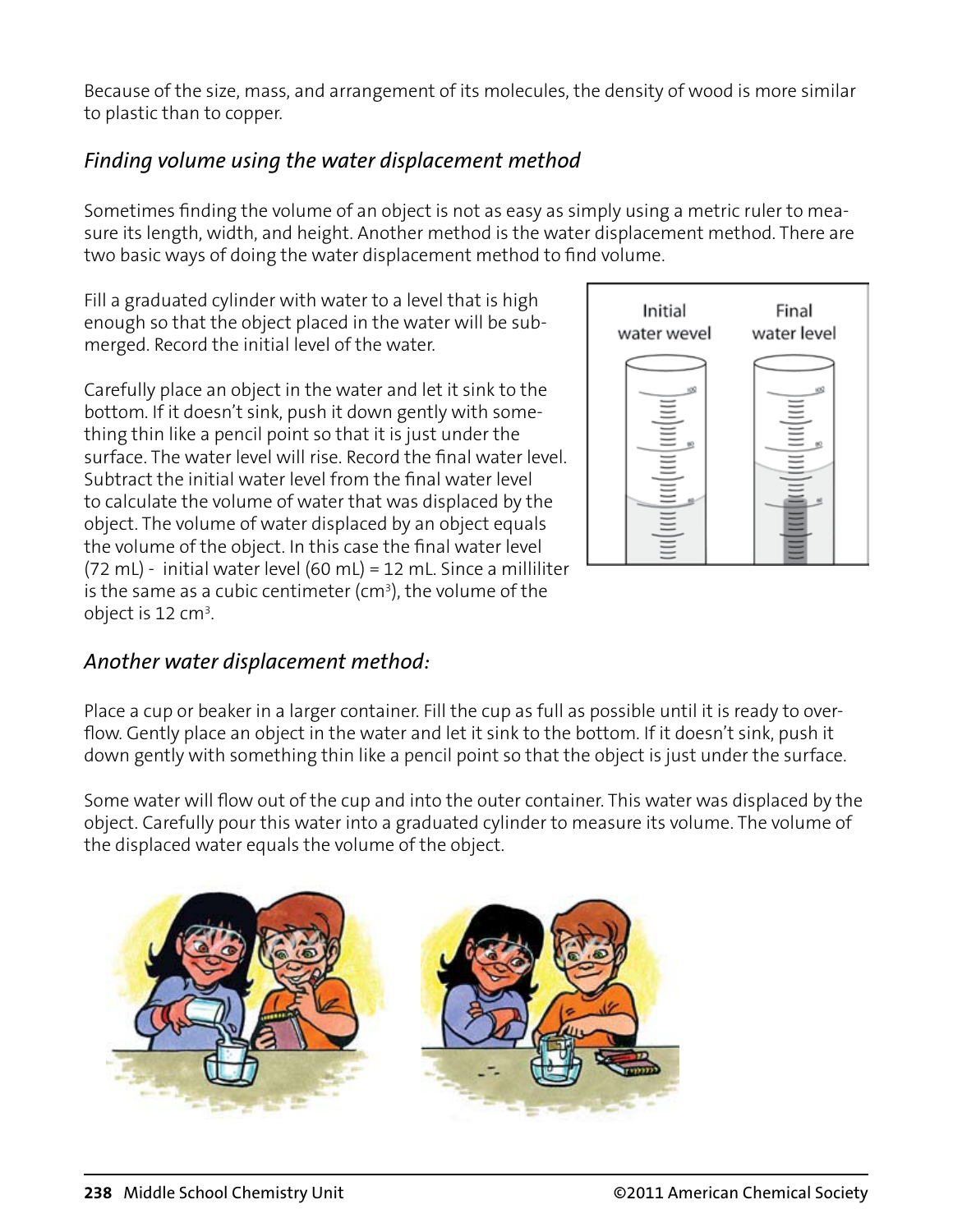## *The density of a substance is the same no matter what the size of the sample.*

This means that a big piece of wax, for example, has the same density as a small piece of the same wax. Take water for instance. 100 mL of water has a mass of 100 grams. Since density = mass/volume, this sample of water has a density of 100 grams/100 mL = 1 gram/mL = 1 g/cm<sup>3</sup>. 50 mL of water has a mass of 50 grams. The density of this sample of water is 50 grams/50 mL =  $1$  gram/cm<sup>3</sup>.

Water or any substance always has the same density no matter what the size of the sample.

#### *Density in sinking and foating*

The density of an object and the density of the liquid it is placed in determine whether an object will sink or float.

Even though one object might be heavier than another, the heavy one might foat and the lighter one might sink. An example is a piece of clay and a heavier wax candle placed in water. Even though the wax is heavier than the clay, the wax foats and the clay sinks.

This is possible because its not the mass of the object that matters in sinking and foating but its density compared to the density of water.

An object that is less dense than water will float. An object that is more dense than water will sink. This is why the clay sinks in water and the wax foats. The clay is more dense than water and the wax is less dense than water.

Since water is more dense than wax, a volume of water has more mass than an equal volume of wax. You can prove this by putting a volume of wax and an equal volume of water on opposite ends of a balance. The balance will show that the water has a greater mass than the wax. This means that the water is more dense than the wax. This is why the wax foats.

Wax is made of carbon and hydrogen atoms linked together into long molecules. These atoms are pretty light and the arrangement of the molecules makes wax less dense than water.



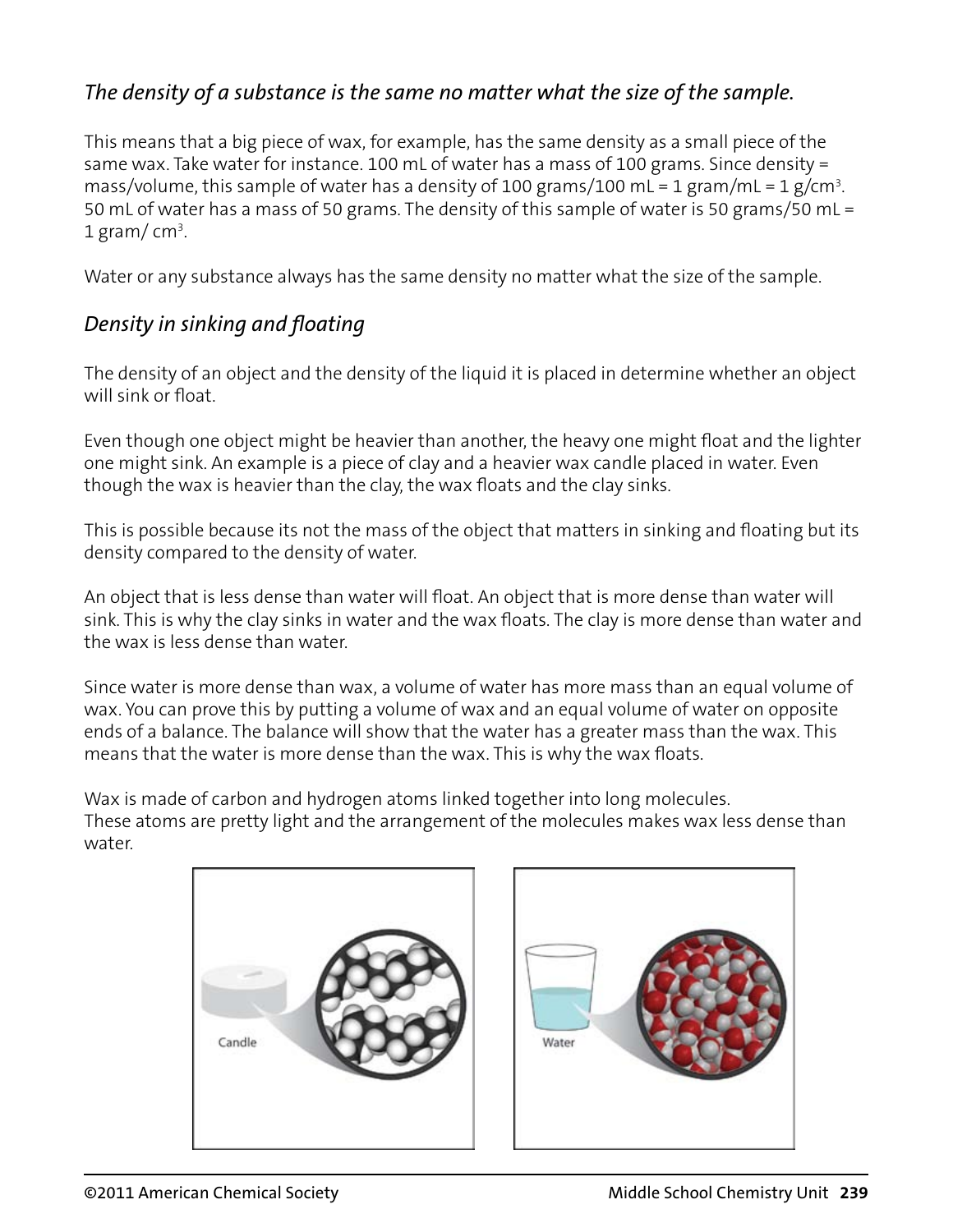If you put a volume of clay and an equal volume of water on opposite ends of a balance, the balance will show that the clay has more mass. This means that the clay is more dense than the water. This is why the clay sinks. Clay is made from oxygen and heavier atoms like aluminum and silicon. The mass of these atoms and their arrangement make clay more dense than water.





# *Liquids can sink and foat in other liquids*

Sinking and foating applies to liquids too. You can test this by carefully placing different liquids together in a graduated cylinder. For example, if you add vegetable oil to water, the oil foats on the water. If you add isopropyl alcohol, the alcohol foats on the oil.

This means that oil is less dense than water and alcohol is less dense than oil.

## *The density of an object or the water it is placed in can be changed so that an object that normally sinks will foat.*

If an object sinks in water, this means that the object is more dense than the water. There are two possible ways to make the object float. You can increase the density of the water so that the water becomes more dense than the object. Or you could increase the volume of the object so that the object becomes less dense than the water.

If you put a slice of carrot in water, the carrot sinks. This is because the carrot is more dense than water. But if you dissolve something like salt in the water, the density of the water increases.

This is because the mass of the water increases a lot and the volume does not increase as much. Since D=m/v, increasing mass a lot and volume just a little will result in an increase in density. If enough salt dissolves, the density of the water can be increased enough that the salt water will become more dense than the carrot and the carrot will foat.